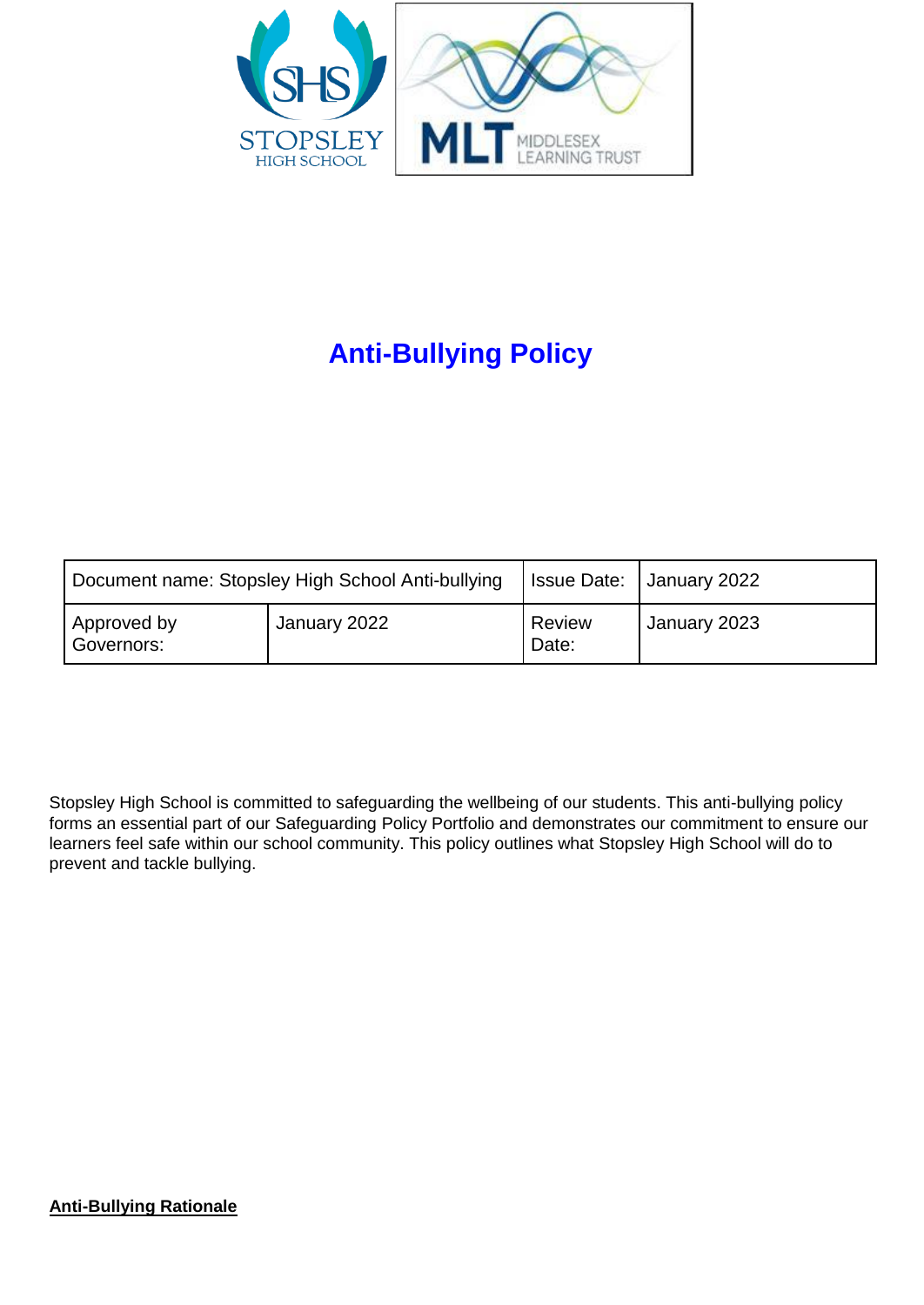### **Statement of Intent**

We are committed to providing a caring, friendly and safe environment for all of our students to enable them to make progress and learn in a positive learning environment and secure atmosphere. We aim to create a culture where the rights of the individual are valued and upheld and the well-being of each student is paramount. Bullying of any kind is unacceptable at our school. If bullying does occur, all students should be able to tell and know that incidents will be dealt with promptly, consistently and effectively. We aim to be a TELLING school where reporting bullying gains respect. This means that anyone who knows that bullying is happening is expected to tell the staff. Stopsley High school aims to make all staff and students feel safe and takes bullying very seriously

This section should be read in conjunction with the Child Protection Policy and the sections on E safety and Data Security, acceptable use of ICT, Race and Equality policy and the Safeguarding and Positive Behaviour policy.

At Stopsley High School we place importance on promoting a caring and supportive environment in order to enable all members of the school community to feel secure, valued and respected.

We want our school community to be one in which children can develop attributes and capabilities which will enable them to contribute in a positive way as co-operative, responsible and increasingly independent members of society.

The development and growth of all children's emotional wellbeing, understanding that positive mental health is a key factor in helping children engage and thrive in education.

### **Aims**

- To educate about the nature of bullying, through the curriculum, and to encourage a safe and secure environment in school and beyond the school gates as directed by legislation.
- To prepare procedures for dealing with incidents of bullying (including peer on peer abuse)
- To identify specific responsibilities of students, staff, parents/carers and Governors.
- To establish preventative measures.
- To facilitate the development of a consistent approach where appropriate action is taken in every case.

#### **Objectives**

We will not tolerate any form of bullying and do not accept that it is an inherent part of school life. Everyone should understand that no-one has the right to make you feel bad in any way.

We will maintain the teaching of non-bullying behaviours and encourage the practise of respect and tolerance. We will celebrate diversity and raise awareness of different people within our society.

Stopsley High school adopt a restorative approach and whenever this is appropriate and possible this will form part of the intervention around bullying

Incidents of bullying will be dealt with consistently and appropriately and records will be kept of these incidents. New staff will be trained to be effective in this area.

Victims and bullies will both be offered support.

All governors, teaching and non-teaching staff, students and parents should have an understanding of what bullying is.

All governors, teaching and non-teaching staff should know what the school policy is on bullying, and follow it when bullying is recorded.

All students and parents should know what the school policy is on bullying, and what they should do if bullying arises. Awareness will be provided through various mediums such as the school website; assemblies and newsletters.

As a school we take bullying seriously. Students and parents should be assured that they will be supported when bullying is reported.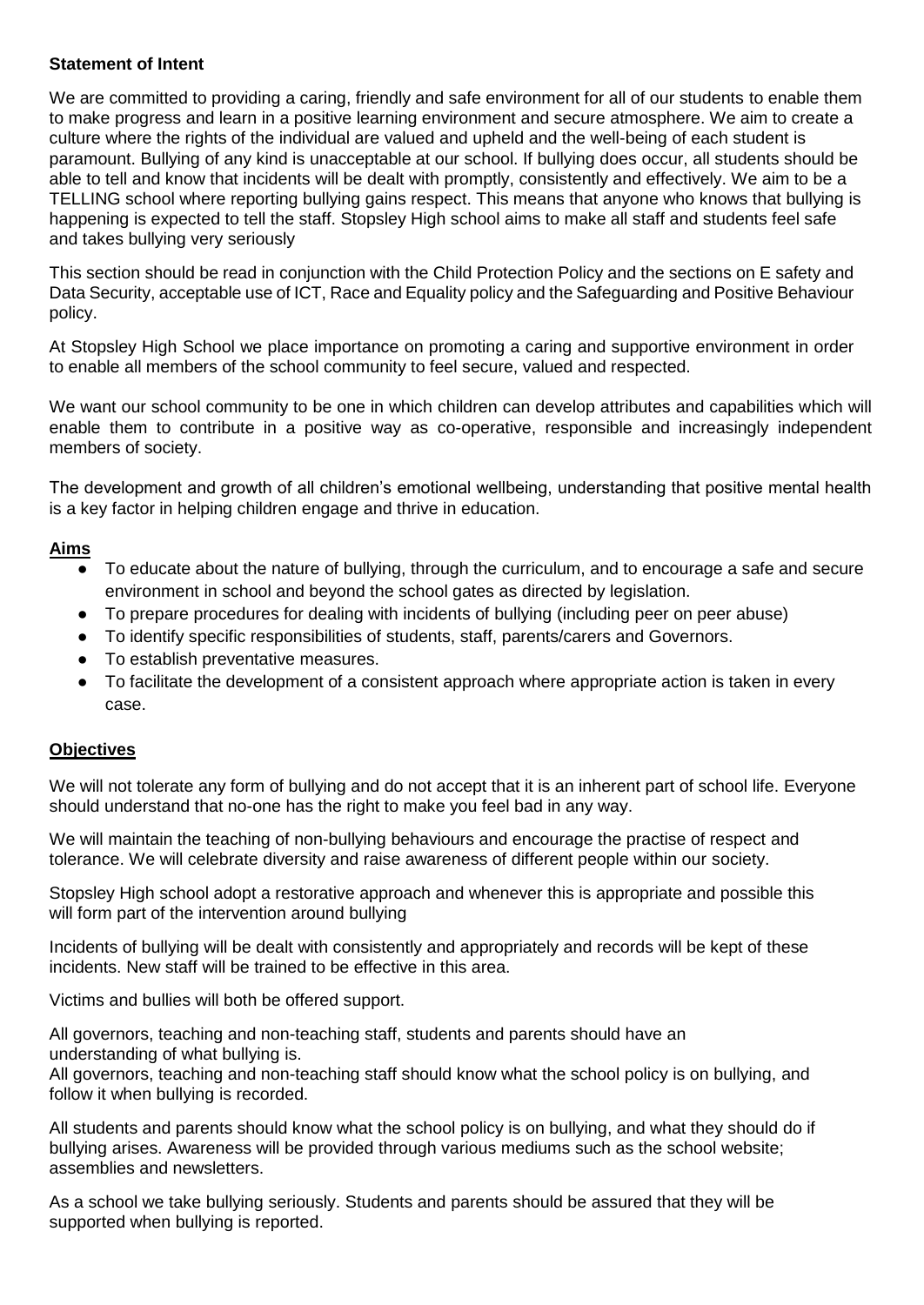### **Roles and responsibilities of all stakeholders at Stopsley High School are detailed in Appendix A**

# **Definition of Bullying**

"Bullying is any behaviour which is reasonably perceived by the targeted individual or any other person, as intending to hurt, intimidate, frighten, harm or exclude. It is usually persistent and an abuse of power, leaving the targeted individual feeling defenceless".

#### **Bullying**

- We aim to create an environment which is safe.
- The school is totally opposed to bullying of all kinds.
- Where bullying of any kind is experienced or witnessed a member of staff will be informed immediately .
- Stopsley High School will always treat any case of bullying very seriously.

| Type of Bullying          | <b>Definition</b>                                                                                                                                                                                                                  |  |
|---------------------------|------------------------------------------------------------------------------------------------------------------------------------------------------------------------------------------------------------------------------------|--|
| Emotional                 | Being unfriendly, excluding from friendship groups, tormenting, social<br>manipulation                                                                                                                                             |  |
| Physical                  | Taking another's belongings, or any use of violence e.g. hitting, kicking,<br>pushing barging, pinching                                                                                                                            |  |
| Prejudicial               | Taunts, graffiti, gestures or comments that are derogatory relating to<br>race, ethnicity, religion, sexuality, gender or other protected<br>characteristic                                                                        |  |
| Sexual                    | Explicit sexual remarks, implied sexual remarks, display of sexual<br>material, sexual gestures upskirtying, sexting, unwanted physical<br>attention, inappropriate touching or comments about sexual reputation<br>or performance |  |
| Direct or indirect verbal | Name-calling, sarcasm, spreading rumours, teasing or other negative<br>comments                                                                                                                                                    |  |
| Cyber-bullying            | Use of technology to harass, make threats, send hurtful messages,<br>emails or social media posts                                                                                                                                  |  |
| Verbal                    | Name calling, sarcasm, spreading rumours, teasing, insults,<br>comments.                                                                                                                                                           |  |
| Indirect                  | Behind someone's back.                                                                                                                                                                                                             |  |
| Racist                    | Related to race, religion or culture; racial taunts, graffiti, gestures (the<br>school takes racist incidents very seriously)                                                                                                      |  |
| Peer on peer              | Peer on peer abuse<br>Some bullying may amount to child on child abuse, and should<br>therefore be referred to the Designated Teacher for Child Protection                                                                         |  |

There is no hierarchy of bullying – all forms should be taken equally seriously and dealt with appropriately.

Bullying is often linked with prejudice towards perceived difference. It may be linked to:-

- Race, religion or culture.
- Disability or special needs.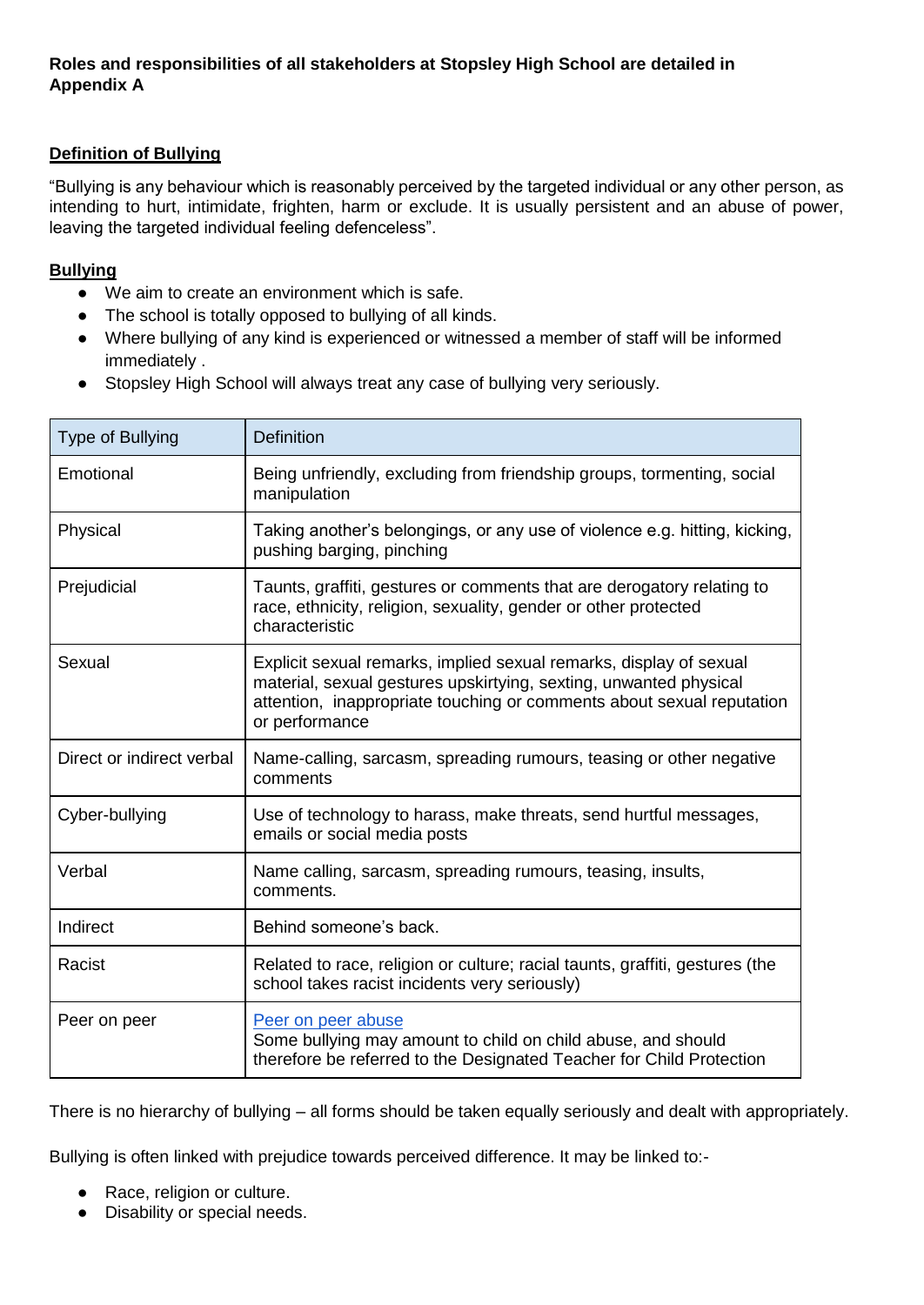- $\bullet$  Sexism because you are a girl or a boy.
- Sexual orientation homophobia/transgender?
- Chronic or long term illness.
- Appearance.
- Family circumstances.

The Student Voice (SV) group will be consulted and be part of the evaluation of the content of the anti bullying policy and the policy will be regularly reviewed as part of the SV programme

### **Prevention**

### **Education and promotion of anti-bullying:**

A wide variety of opportunities exist in the curriculum to develop the theme of bullying and in several theme weeks during the year. The theme will be discussed in assemblies and in form time. Display boards highlight the issue and have resources for students to access (such as helpline numbers). Students are reminded of the policy through Form Time, aspects within the PSHCE curriculum, engaging and thought provoking posters around the school building, well-being days and assemblies. Our Pastoral curriculum is aligned to ensure the statutory element of the RSHE is covered. Subject teachers are to be alert to classroom behaviour and social interaction between students and will promote acceptable standards of behaviour. Proactive anti-bullying work involves the promotion of equality and the celebration of difference. Inclusion Ambassadors provide another layer of transparency and an outlet for student discussion This takes place within lessons and in the wider school activities. Students also receive training on e-safety (for example CEOP training and safe use of the various forms of social media) which is age appropriate and embedded into the curriculum for ICT and other relevant curriculum areas.

On starting the school, students sign the Acceptable Use of IT document as part of their induction pack. Parents are advised of various aspects of our anti-bullying work and also sources of help and advice. This gives us the opportunity to engage parents in being proactive in supporting their child and the school in our anti-bullying work.

Learning to understand and manage conflict is an important part of growing up. Bullying is not simply a 'falling out'. Research shows that experiencing bullying can have a significant impact on a child's life well into adulthood. To ensure we are able to prevent bullying, act quickly when it takes place and avoid misidentifying bullying.

#### **The way the school operates on a day-to-day basis:**

We are committed to providing a caring, friendly and safe community. We will work with students and staff to raise awareness of bullying through regular briefings, assemblies and targeted training.

Strategies to prevent bullying include:

- Adequate supervision around the school and grounds by staff and senior students (Prefects).
- Appropriate classroom management and vigilance.
- Giving the anti-bullying stance a high profile.
- Creating a school culture which creates mutual respect, a restorative approach and safe practises.
- Treating bullying as a serious issue.
- Having clear expectations regarding safe behaviour, aimed at avoiding bullying.
- Responding promptly to bullying issues.
- Discussions with those concerned with bullying incidents.
- Providing safe areas for students feeling vulnerable (e.g. Student Support)
- Regular year group or key stage assemblies provide opportunities for any significant incidents or trends in behaviours to be shared and discussed.

#### **Why it is Important to Respond to Bullying**

Schools have a responsibility to respond promptly and effectively to issues of bullying. Bullying hurts. No one deserves to be a victim of bullying. Everybody has the right to be treated with respect. A student who is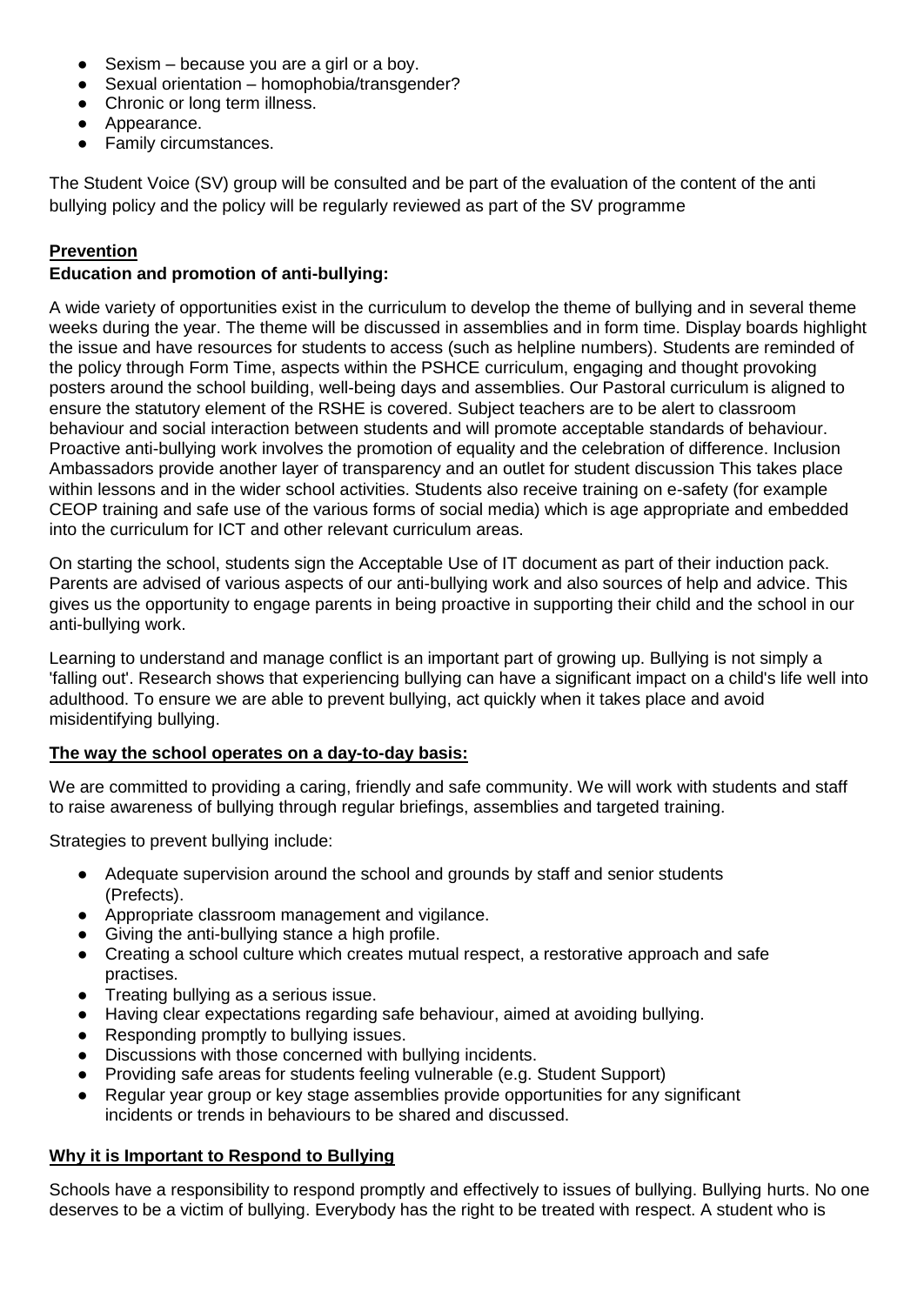being bullied often fails to thrive and progress academically. Students who are bullying others need to understand the hurt it is causing and learn different ways of behaving. Bullying behaviour is often a sign that a student is unhappy.

## **Monitoring of incidents**

All reports of bullying will be recorded and investigated. With persistent bullying a log will be completed and remain as a live document until it is resolved Numbers, types and outcomes of bullying incidents will be monitored on a termly basis. Individual bullying incidents will be monitored after the incident as appropriate by the Year Team. The policy itself was initially devised in consultation with LA, students, staff and parents and any reviews, modifications and changes will be discussed and shared with all appropriate stakeholders via relevant mechanisms (e.g. Student Voice, Parent Voice).

#### **Signs and Symptoms**

A child may indicate by signs or behaviour that he or she is being bullied. Adults should be aware of these possible signs and that they should investigate if a child:

- Is frightened of walking to or from school.
- Doesn't want to go on the school/public bus.
- Insists on being driven to school.
- Changes their usual routine.
- Is unwilling to go to school (school phobic).
- Begins to truant.
- Becomes withdrawn, anxious or lacking in confidence.
- Starts stammering.
- Attempts or threatens suicide or runs away.
- Cries themselves to sleep at night or has nightmares.
- Feels ill in the morning.
- Begins to do poorly in school work.
- Comes home with clothes torn or books damaged.
- Has possessions which are damaged or "go missing".
- Asks for money or starts stealing money (to pay bully).
- Reports that dinner or other monies continually "lost".
- Has unexplained cuts or bruises.
- Comes home starving (money/lunch has been stolen).
- Becomes aggressive, disruptive or unreasonable.
- Is bullying other children or siblings.
- Stops eating.
- Is frightened to say what's wrong or gives improbable excuses.
- Is afraid to use the internet or mobile phone.
- Is nervous and jumpy when a cyber-message is received.

These signs and behaviours could indicate other problems, but bullying should be considered a possibility and should be explored.

# **Disclosure of an incident**

Strategies to support students who have made a disclosure:

- Reassuring the student and providing continuous support.
- Offering the student an immediate opportunity to discuss the experience with their Tutor, Year Team, the Designated Safeguarding Lead, or a member of staff of their choice.
- Advising the student to keep a record of the bullying, which the school will then record on SIMS as evidence and discuss how to respond to concerns and build resilience as appropriate.
- Working towards restoring self -esteem and confidence.
- Providing ongoing support; this may include: working and speaking with staff, offering formal counselling, engaging with parents and carers and restorative justice practices, as appropriate.
- Where necessary, working with the wider community and local/ national organisations to provide further or specialist advice and guidance; this could include support through Early Help or Specialist Children's Services, or support through
- It is important that reported incidents are treated seriously and acted upon quickly. Listen very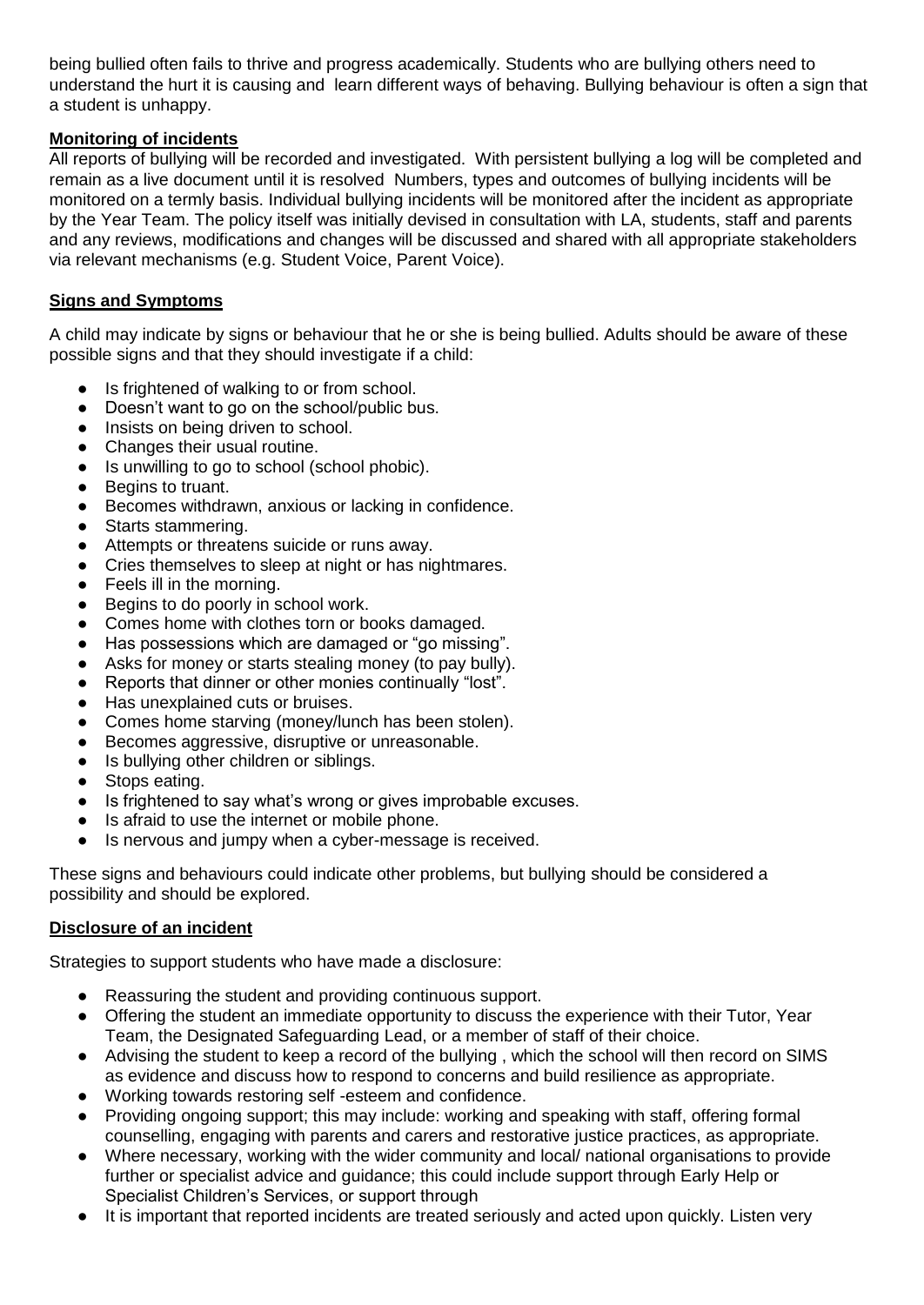carefully to what the student is telling you. It is very important to a victim that they feel they have been listened to properly and have been supported. Further investigation is carried out more successfully if a written report of the incident is made.

● It is expected that all adults will have an adequate awareness and understanding of mental health. Staff must be vigilant and understanding and always show the utmost care and respect when approaching a child around any issues that may arise. Staff also have a duty of care to report any concerns to the appropriate member of staff as soon as possible.

## **Other ways in which a bullying incident can be reported**

Students have indicated that they would like more than one way of reporting bullying. Therefore we have developed a number of ways that bullying can be reported:

● In person to a member of staff/Year base/tutor/Youth Worker/wellbeing ambassador /Prefect.

● Young people or parents can also report incidents of online bullying to their service provider or social network. Online sexualised bullying should also be reported to CEOP via the link https://www.ceop.police.uk/safety-centre/. CEOP is essentially a mechanism for child sexual exploitation cases or for cases where explicit images of under 18's have been shared or misused, not for every case of cyberbullying.

### **Parents can report bullying:**

• Email the relevant member of staff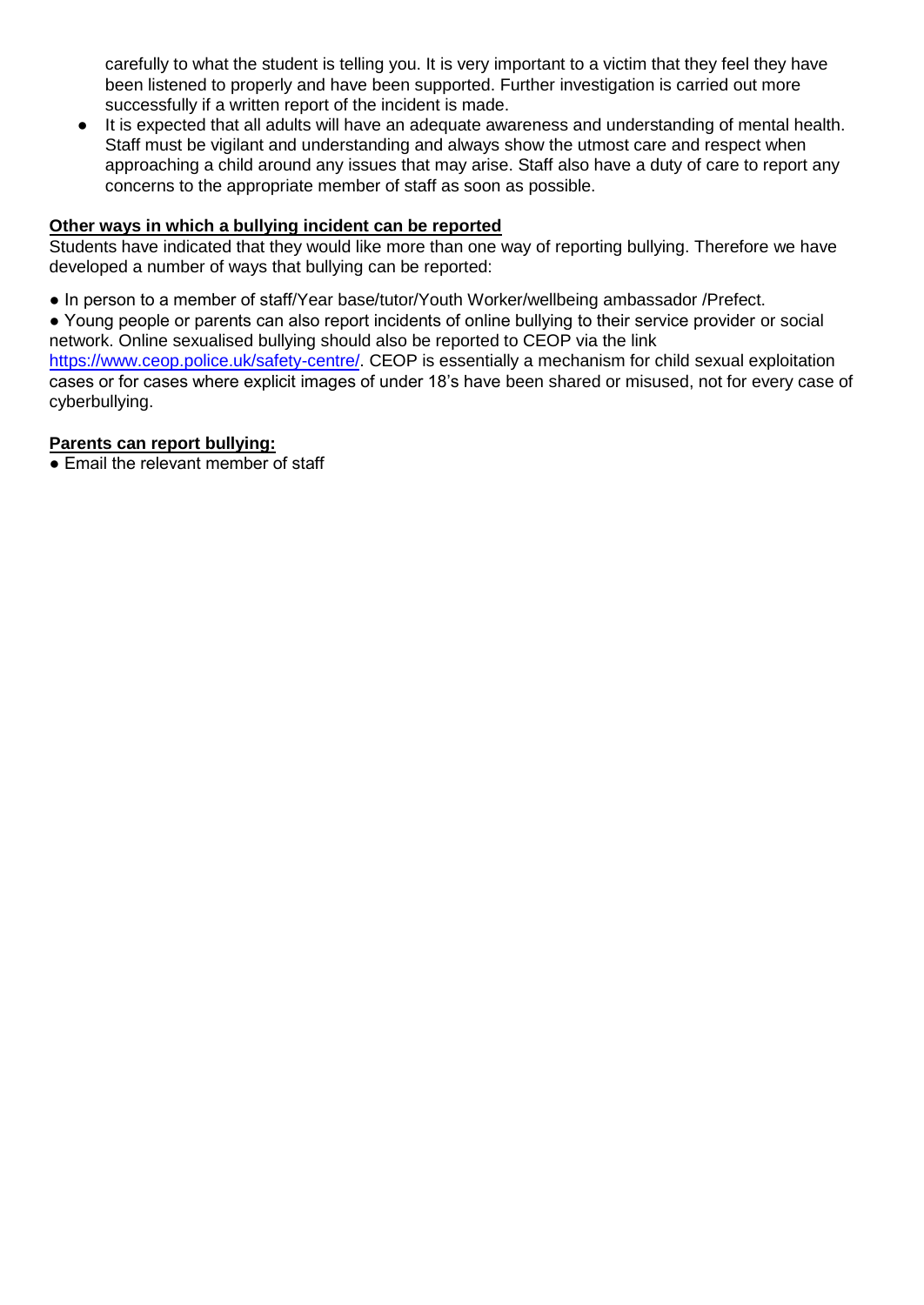# **Stopsley is a Telling School**



# **Recording an incident: making a written report**

A written report should be taken on a yellow "Student Statement Sheet" and include the victim's account along with the names of all those involved. This included the names of students who were present and witnessed what happened but who were not actively involved. Those allegedly involved in the bullying may also be asked to make a written report of the incident, but this should be handled carefully, and may be inappropriate in the initial stages of an investigation. Copies of all written information should be passed to the Year team as this assists in monitoring the frequency of incidents around the school and on the behaviour of students. Pastoral teams will record the incident in SIMs using the appropriate categories. During the course of gathering information it is important to try and discover if there was any particular reason why the incident occurred:

- Had there been any build up to the event?
- Had this happened before?
- Was the victim injured?
- Was anything taken from the victim?
- Support the victims of bullying incidents by suggesting that they bring a friend with them when giving information.

#### **Possible action**

It may be appropriate to refer a targeted student or an incident directly to the Year team . This will usually be in cases where there is a history of bullying, where the bullying is serious, where a student has been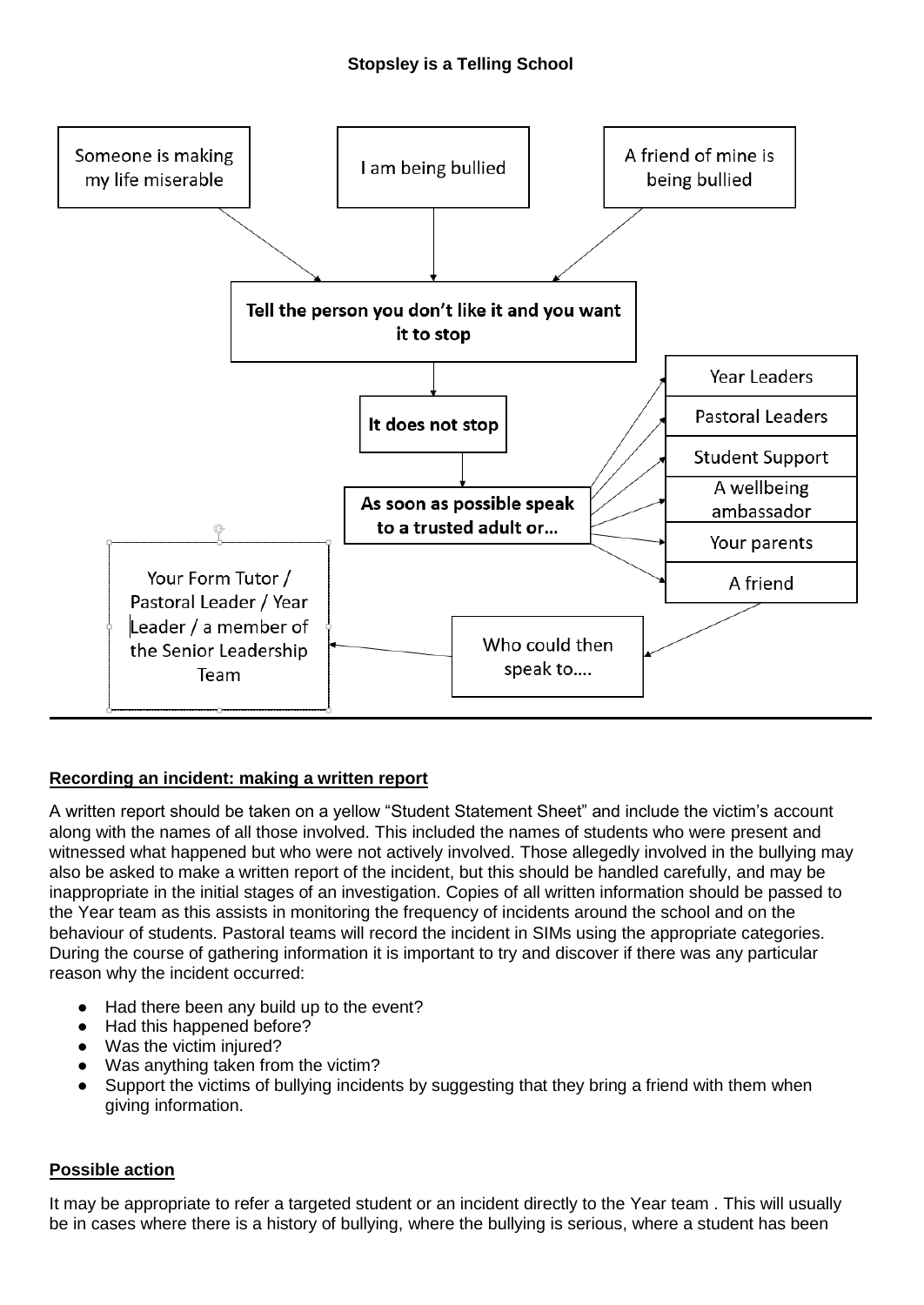injured or where the student is unhappy about any teacher intervention. It is important to discuss this with the student involved. In other cases it will be appropriate to follow these guidelines but note that all cases of bullying should be referred to the relevant form tutors and Year teams

- Issue a VERY STRONG warning in the case of a first incident.
- Make sure that the class/form knows that bystanders who do nothing to help are viewed as culpable
- Inform the class/form that this sort of behaviour is not acceptable, highly disapproved of and will be treated very seriously at this school.
- Encourage all students to report bullying. Once students see that their reports result in action they are more likely to report incidents.
- Ensure that any graffiti is removed which may have formed part of an incident. This could be carried out by those involved in the bullying.
- Attempt to recover any lost items which may have been taken and insist that any damage or loss is repaired or replaced. If you do not feel confident in dealing with an incident at any stage then pass on the written records to the Assistant Headteacher (Inclusion) and Assistant Headteacher (Culture) as soon as possible in order that further action can take place quickly. Make sure that you tell those that are involved exactly who has been informed. Parents of the victim should be informed of the incident an all action being taken explained to them.

There is no single answer to every problem and no single method can be used to deal with all bullying incidents. The way in which adults react to bullying can make it less likely to happen. A positive open response will encourage young people to speak up about matters of concern and will promote more caring, responsible patterns of behaviour.

### **How we react to an incident will depend on:**

- The circumstances we need to assess the nature of the incident before we apply a strategy.
- The situation surrounding the students involved and being sensitive to the needs and situations of these students.
- Ensuring that school policies are used effectively.

In general, however, the following procedure should be followed:

- When a student informs an adult they are being bullied the report has to be taken seriously.
- Reassurance needs to be given to the victim that the situation will be investigated.
- Report incidents of bullying to the relevant Year team
- The Year Leaders or Pastoral leaders (or other members of staff such as the tutor) will speak to victims, bullies and where appropriate witnesses, to decide the next action.
- Both parties are to be listened to and talked to separately.
- Mediation at this point may resolve an issue and the bully needs to understand the victim's point of view. This will encourage empathy.
- Consider the involvement of parent/carers.
- Action will be taken as appropriate and in line with the Positive behaviour policy
- Continue to monitor the situation through a bullying log if necessary.
- Follow up with those involved at timely intervals after the incident to monitor impact of actions.
- Record the incident on the online data system (SIMs).

#### *Students who have perpetrated the bullying* will be *helped by:*

- Recognising that they could be a victim of bullying too.
- Discussing what happened, establishing the concern and the need to change.
- Informing parents/ carers to help change the attitude and behaviour of the child.
- Providing appropriate education and support regarding their behaviour or actions.
- If online, requesting that content be removed and reporting accounts/ content to the service provider.
- Arranging (in line with the wishes of the student who has been bullied) for restorative justice meetings to take place.
- Sanctioning, in line with school positive behaviour policy; this may include official warnings,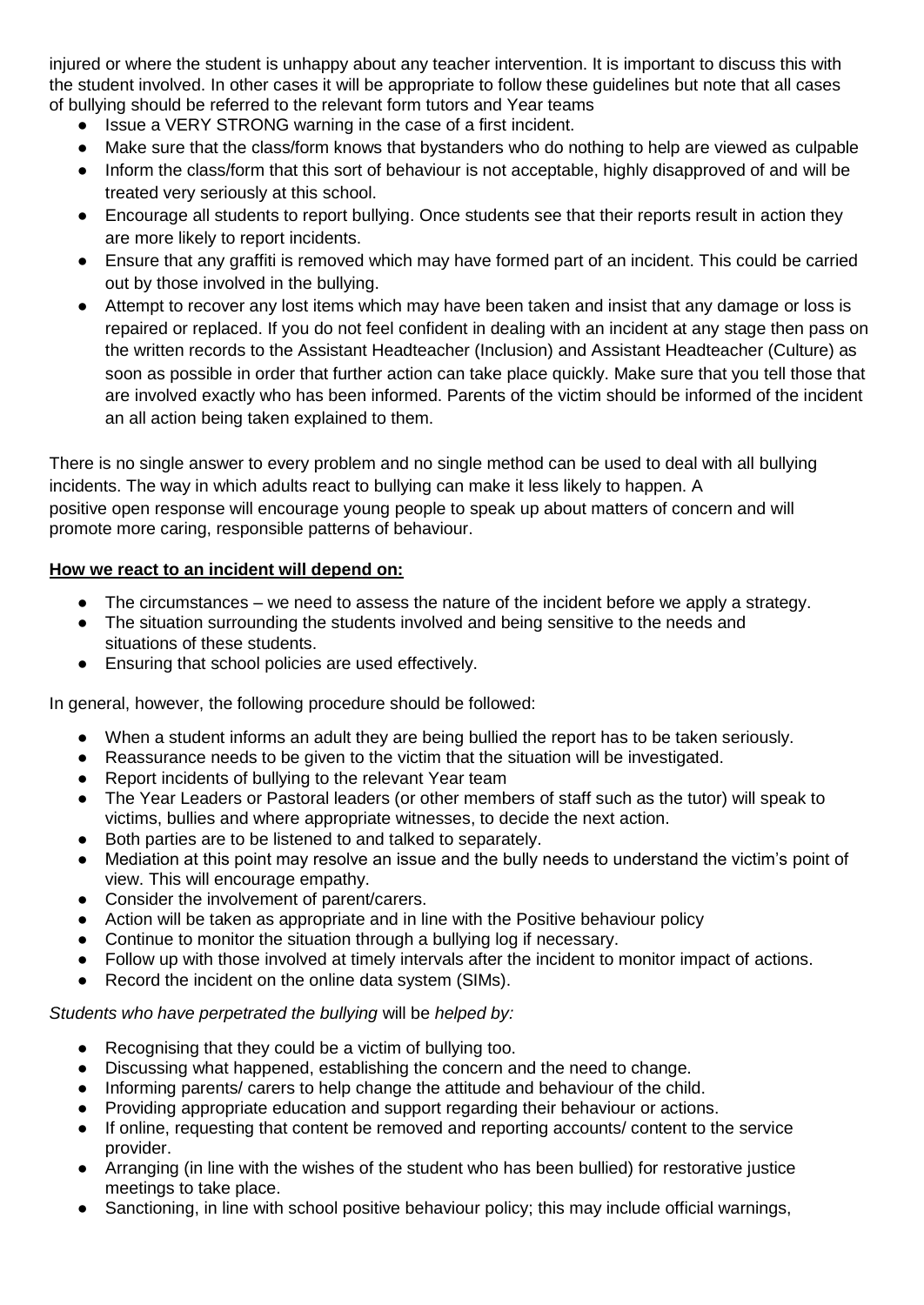detentions, removal of privileges (including online access when encountering cyberbullying concerns), and fixed -term or permanent exclusions.

● Where necessary, working with the wider community and local/ national organisations to provide further or specialist advice and guidance; this may include involvement from the Police or referrals to Early Help, Specialist Children's Services, or CAMH

*Students who are victims of bullying* will be *helped by:*

- Discussing what happened and establishing the concerns.
- Regular welfare checks.
- Access to counselling where considered appropriate
- Pro-active liaison between school and parent/carer

### **Follow up**

Once year teams / teaching staff/non-teaching staff have been informed of an incident and have been involved in dealing with it, they should keep a close eye on the situation. Inform staff that teach students involved so that the situation can be monitored carefully in all subject areas. Monitor the attendance of the victim. Arrange a further meeting with those involved to ensure that everything is resolved and that there are no further developments.

### **Possible Outcomes**

Those involved in bullying may be asked to genuinely apologise. If possible, the students will be reconciled through a restorative approach . Appropriate sanctions will be put in place In serious cases and exclusion will be considered. Parents of the victim and those involved in the bullying will be informed and supported.

After the incident/incidents have been investigated and dealt with, each case will be monitored to ensure repeated bullying does not take place.

# **Monitoring**

- Records of incidents to be kept as part of the online data system SIMs.
- Parents/carers to be asked to co-operate with agreed strategies where appropriate.
- The pastoral team will discuss bullying incidents, data and trends through line management meetings half termly.
- Annual surveys are conducted amongst our stakeholders which include specific questions about bullying and also space for comments to be added where relevant (for example our annual student, parent and staff surveys SHEU Survey).
- We hold half termly Parent Voice drop-ins where parents/carers can come to discuss any issues that their child may have. Discussions about incidents of bullying are shared with the Year teams as appropriate.
- All staff must complete online training on bullying from the Anti bullying alliance
- Governors will exercise their statutory requirement to hold the school to account for anti bullying by monitoring HT reports.

# **Policy Review**

This policy will be reviewed by Governors, Year leaders, Student Voice and Parent Voice. It will then be shared with parents/carers, governors, staff and students. All parties should be given the opportunity to contribute to the review of the policy.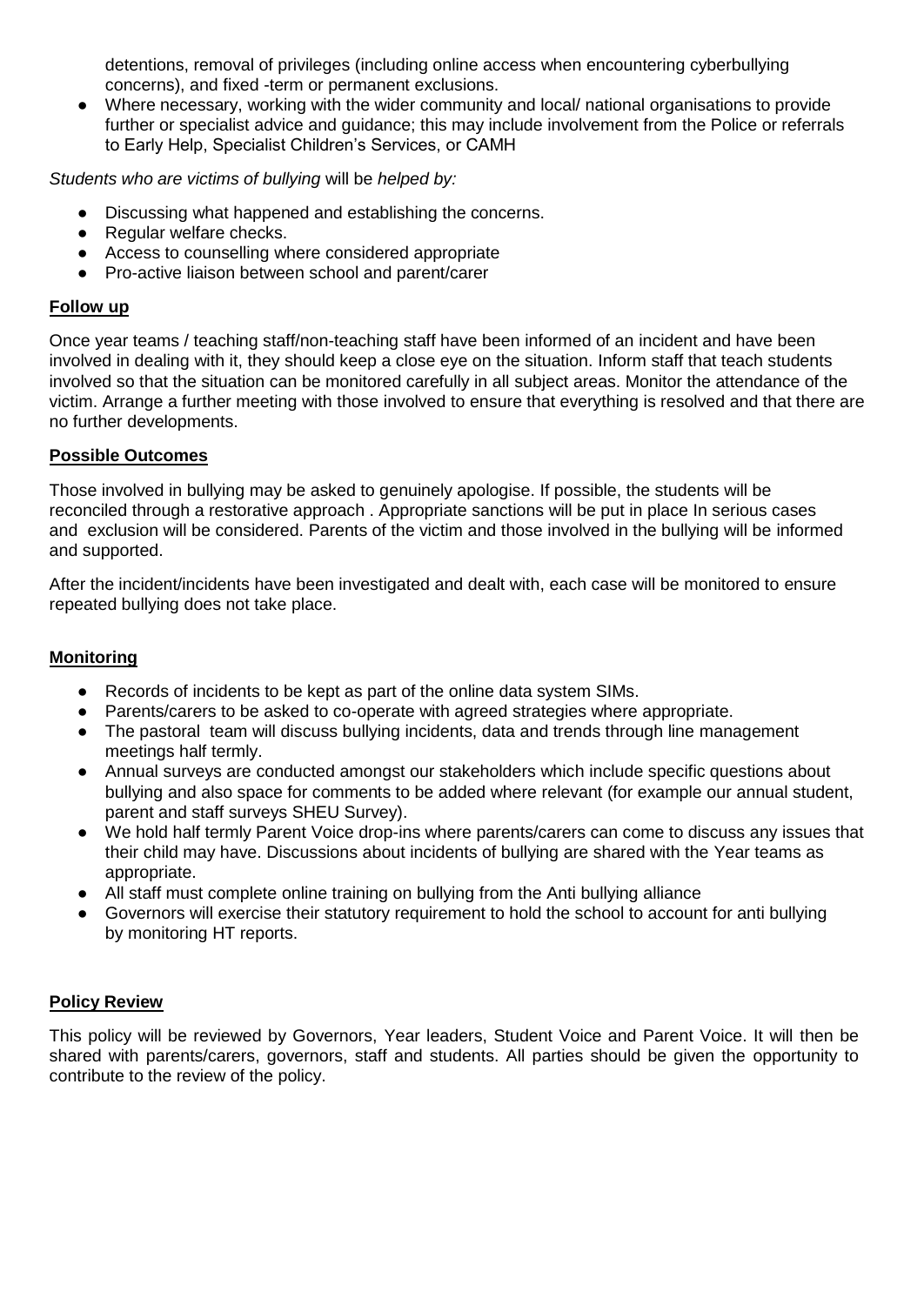# **STAKEHOLDER ROLES AND RESPONSIBILITIES**

# **All stakeholders are advised that Stopsley High School stands against bullying and discrimination.**

## **Students' Role**

Students are advised that:

- Silence and secrecy allows bullies to operate so victims need to speak out students are advised "not to be bystanders", and to "Make A Noise About Bullying".
- They should report an incident of bullying in the knowledge that the information they share will not cause them to lose status in their peer group.
- If they are engaged in any action that they feel may be bullying others, then they should seek help.
- Students have many options of how to report bullying. They can:
- Speak to a member of staff they are comfortable with.
- Speak to a wellbeing ambassador.
- Email a member of staff.
- Use external organisations such as ChildLine.
- If a friend is being bullied, students are encouraged to use one of the methods above to support them.
- Parents will be informed in an appropriate way by the House / Pastoral Leaders.

# **Teachers' Role**

- Teachers need to be vigilant for noticing signs of bullying (e.g. signs of distress, deterioration in work, spurious illness, and desire to be with adults) and promote the message that SHS stands against bullying and discrimination by using the school values as appropriate.
- Deal with incidents and not leave them unchallenged. Early intervention is the best course of action.
- Record incidents on SIM's and refer to the appropriate Year Team.
- Be vigilant around school and perform duties and supervision effectively. Be alert to anti-social behaviour and highlight it as unacceptable.
- Be available to listen to students who are worried about bullying. Discuss these problems with the House / Pastoral Leaders as soon as possible.
- Undertake annual online training

#### **Role of non-teaching staff**

- Non-teaching staff need to be vigilant for noticing signs of bullying (e.g. signs of distress) and promote the message that SHS stands against bullying and discrimination by using the school values as appropriate.
- All incidents to be reported to their line manager/Year team to be dealt with
- Midday supervisors and all adults should challenge/report inappropriate behaviour. This should be reported directly to aYear team .
- Undertake annual online training

# **Role of Parents/Carers**

- On entry, parents/carers sign the SHS Home/ School Contract which states that parents/carers will support the school upholding school values.
- Parents/carers are advised to be alert for signs of stress, unwillingness to attend school, patterns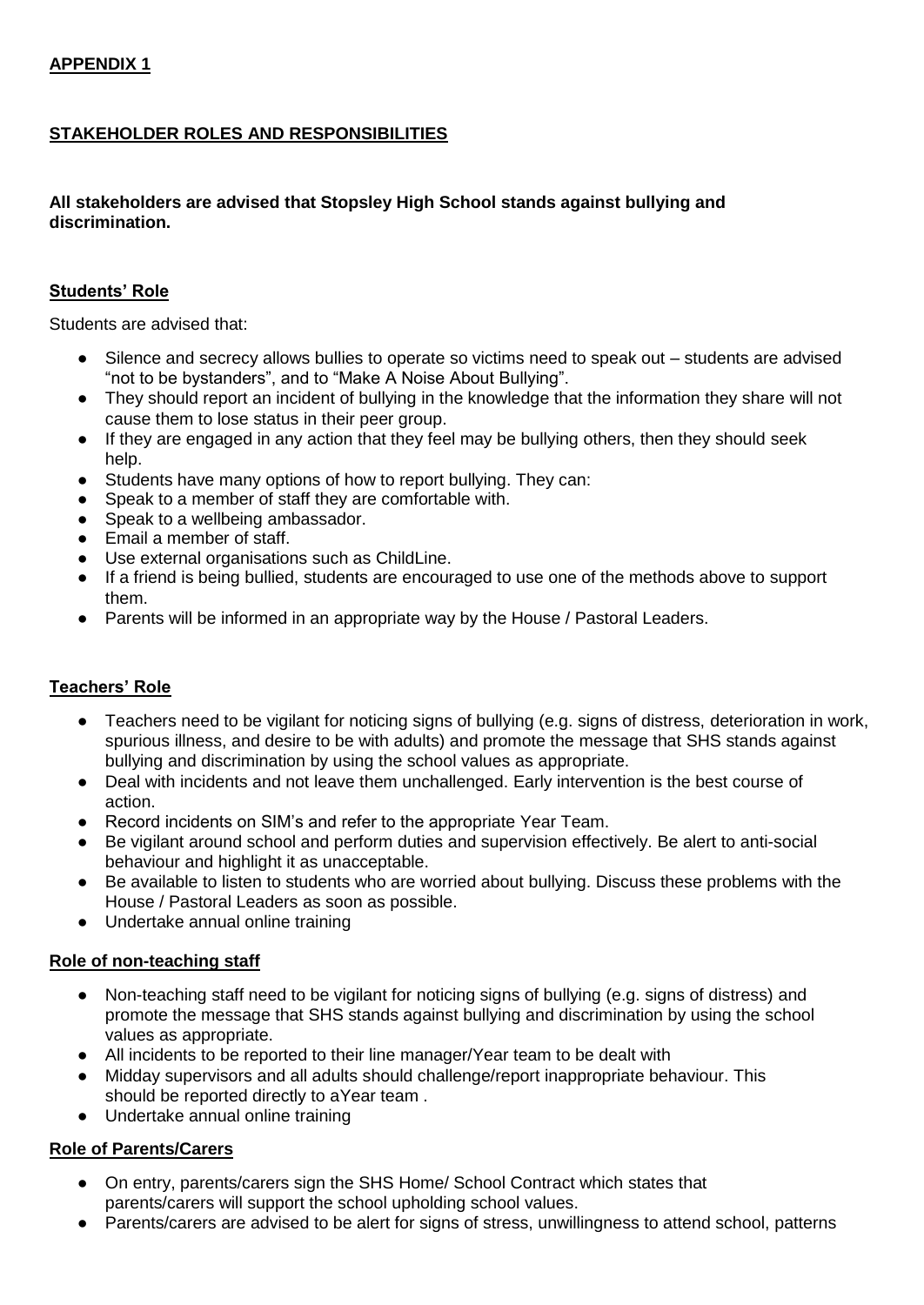of illness, requests for extra money, requests to be taken to or collected from school, unexplained minor injuries, withdrawing behaviour.

- Parents/carers are advised to contact school if they suspect there is a problem. This can be done by contacting any member of staff in person, by email or on the telephone; the Form Tutor/Year team is the start point for such communication.
- Parents/carers will be better able to detect the signs of bullying if they take an active interest in their child's schoolwork and homework by talking about the school day. We would firmly recommend this.
- Parents/carers should encourage their children to join in various aspects of school life to make the most of educational and social opportunities.
- Parents/carers should ensure that the correct uniform is worn and that their child is not made to feel different in any way.
- Parents/carers of pupils who bully will be contacted about the unacceptable behaviour. Persistent bullying is referred to the Leadership Team/HT.
- If parents are not satisfied with the way the school has responded to a report of bullying, they are advised to contact the Headteacher. If still not satisfied they may use the school's complaints procedure.
- Parents are strongly urged not to take matters into their own hands or resort to online actions, but to work with the school. Bullying is complex behaviour and can take some time and careful intervention to change.

# **The Role of the Year team**

The Year team :

- should take action over specific offenders in consultation with the tutor.
- may enlist the assistance of outside agencies.
- will monitor incidents of bullying.
- will ensure incidents are recorded on the online data system (SIMs).
- will contact parents to discuss incidents and outcomes.
- will create and populate a bullying log for ongoing incidents
- will analyse incidents and share proposals of prevention with SLT in the first instance.
- will inform the Senior Leadership Team of persistent offenders who do not respond to positive behaviour management, so that they can encourage teachers to be aware in their lessons.

# **The Role of Governors**

- To support staff and students to combat bullying.
- To discuss bullying at Governors meetings which review Personal Development Behaviour and Welfare.
- To have a designated link Governor for anti-bullying who should meet with the SLT lead regularly.
- To monitor levels of bullying, the nature of incidents and the effectiveness of implementation of this policy.
- To deal with complaints via the school's complaints policy.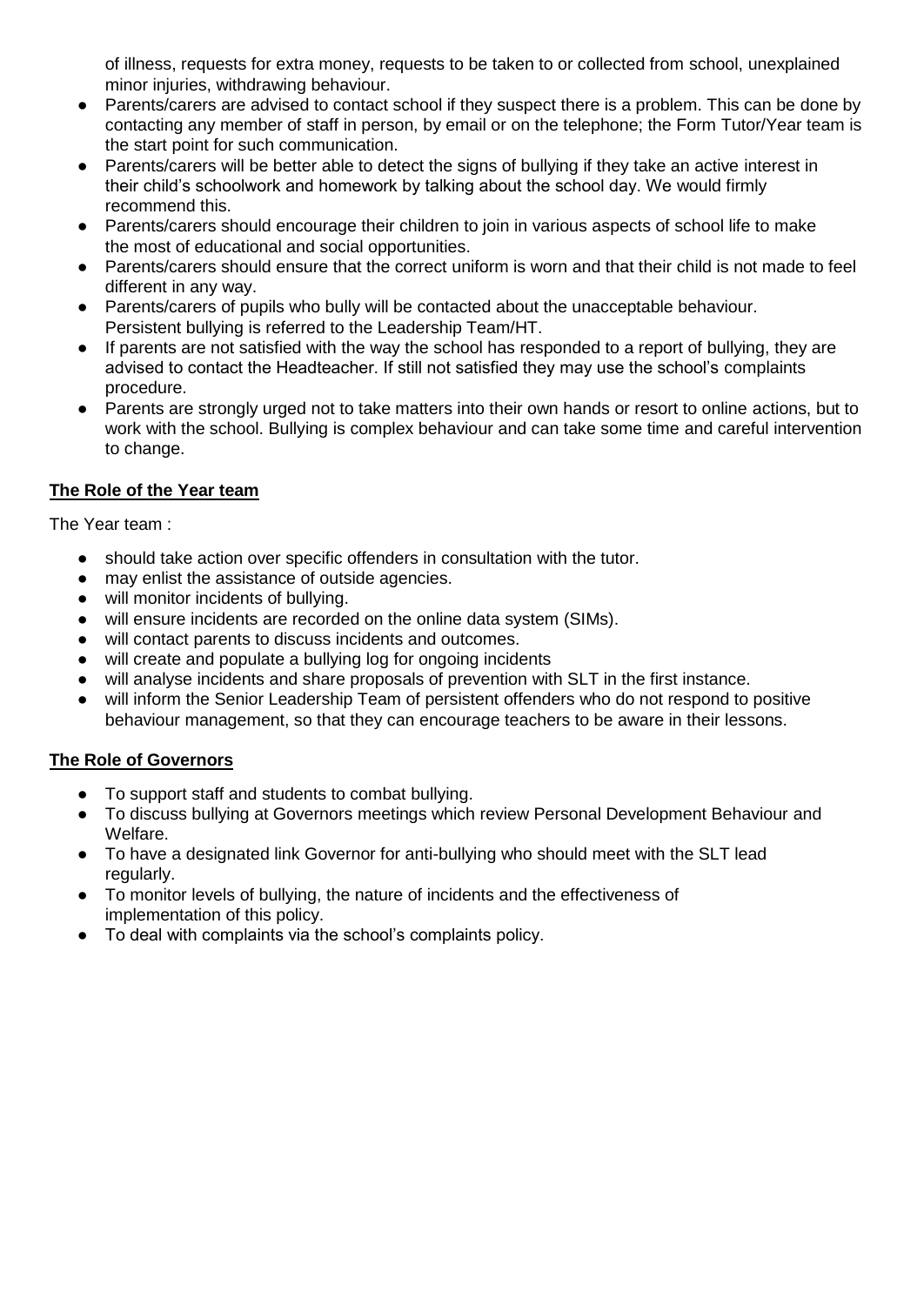# **APPENDIX 2**

#### **Help Organisations:**

- Advisory Centre for Education (ACE) 0808 800 5793
- Children's Legal Centre 0845 345 4345
- Parentline Plus 0808 800 2222
- Youth Access 020 8772 9900
- Bullying Online www.bullying.co.uk
- Stonewall www.stonewall.org.uk
- BIG www.bullyinterventiongroup.org.uk
- Diana Awards www.dianawardsantibullying.org.uk

### **Government guidance:**

The latest Government Guidance:<https://www.gov.uk/bullying-at-school> Further guidance from the Department for Education can be found at https://www.gov.uk/search?q=preventing+bullying

#### **Helpful documents and resources:**

- Don't Stick it Stop It! Bullying wrecks lives: the experiences of children with a learning disability MENCAP
- The School Report: the experiences of young gay people in Britain's schools, Stonewall Homophobic bullying
- Safe to Learn: Embedding anti-bullying work in schools DCSF 2007. This is best used directly from www.teachernet.gov.uk/publications. The downloads are particularly useful and provide scripts to support staff and young people.
- Cyberbullying Safe to Learn: Embedding anti-bullying work in schools DCSF 2007 o www.teachernet.gov.uk/publications
- Bullying Involving Children with Special Educational Needs and Disabilities: Safe to Learn: Embedding anti-bullying work in schools DCSF 2007.
- www.teachernet.gov.uk/publications
- Anti-bullying Alliance (ABA) www.anti-bullyingalliance.org.uk/
	- Anti-bullying Audit tool kit
	- Audit tool for children and young people
	- Audit tool kit user's quidance
	- Audit tool kit for staff
	- Audit too kit for parents and carers
- On-line bullying and safety. This offers support on-line opportunities for young people to learn while working live with experts.
- www.e-engage.net/video.
- Stop Text Bully. www.stoptextbully.com. This website offers guidance to children and young people if they are being bullied by texts, calls, photos and emails. There is good advice on how to stay safe whilst using mobile phones and IT.
- Cyberbullying: News articles on cyberbullying compiled by the National Children's Bureau.
	- Email library@ncb.org.uk , www.ncb.org.uk
	- Child Exploitation and On Line Protection Centre (CEOP)
	- CEOP Education runs training on cyberbullying and staff within school are trained. To view their DVD's go to [www.youtube.com.ceop](http://www.youtube.com.ceop/)

#### Further Supporting organisations

*Specific guidance is available for school leaders regarding dealing with complaints made on social networking sites by parents/ carers: www.kelsi.org.uk/ child-protection-and- safeguarding/ e-safety*